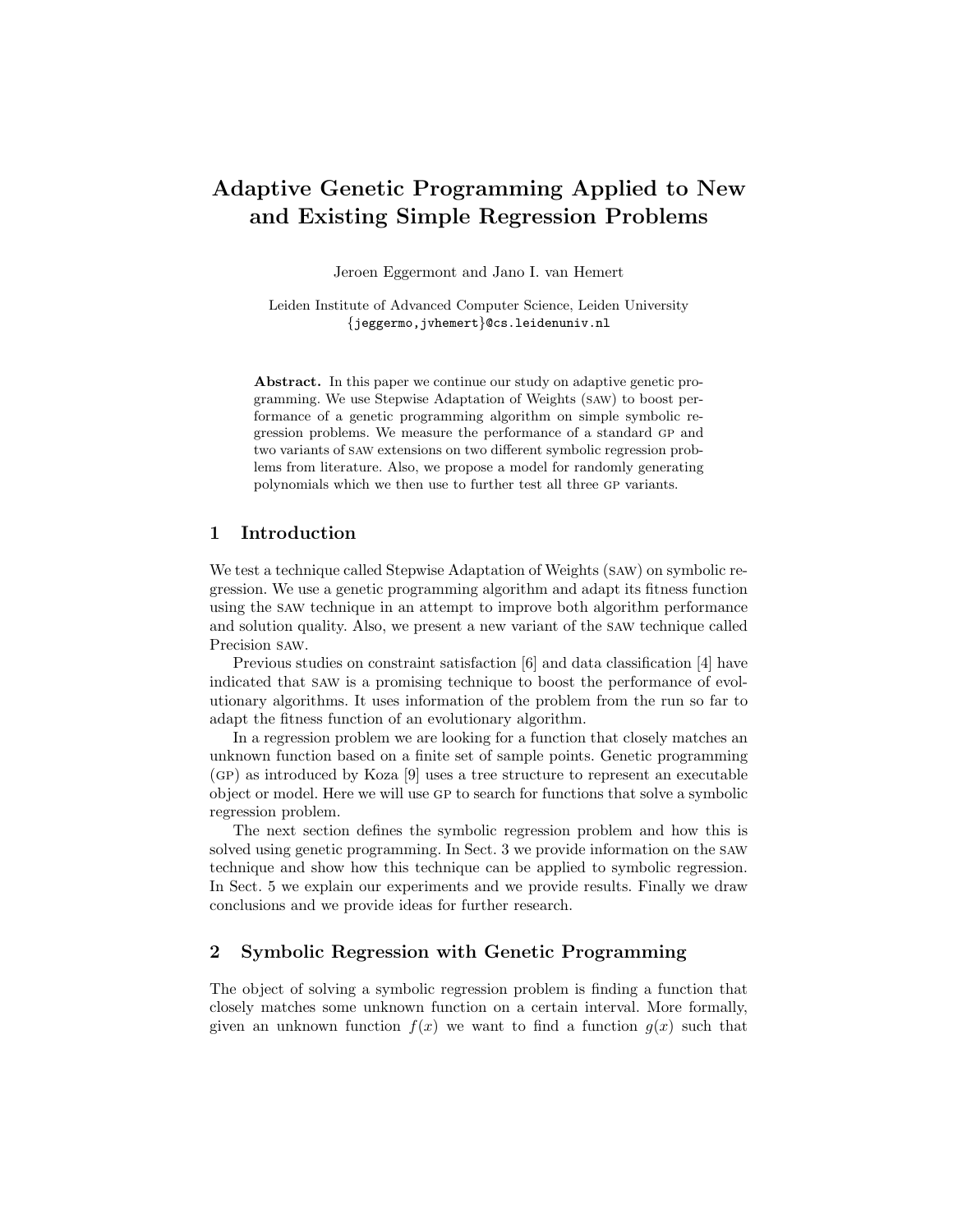$f(x_i) = g(x_i) \,\forall x_i \in X$ , where X is a set of values drawn from the interval we are interested in. Note that we normally do not know  $f(x)$  precisely. We only know the set of sample points  $\{(x, f(x)) | x \in X\}$ . In this study we use predefined functions and uniformly draw a set of 50 sample points from it to test our regression algorithms equivalent to the experiments with these functions in [10].

We use a genetic programming algorithm to generate candidate solutions, i.e.,  $q(x)$ . These functions are presented as binary trees built up using binary functions and a terminal set. The precise definition of these sets and other parameter settings varies between the two experiments presented later. Therefore, we defer the presentation of these parameters until Sect. 5 where we conduct our experiments.

The selection scheme in an evolutionary algorithm is one of its basic components. It needs a way to compare the quality of two candidate solutions. This measurement, the fitness function, is calculated using knowledge of the problem. In symbolic regression we want to minimise the total error over all samples. This is defined as the absolute error in (1), which will be the fitness function for the standard gp algorithm.

$$
\epsilon = \sum_{x \in X} |f(x) - g(x)| \tag{1}
$$

Other fitness functions can be used. For instance, based on the mean square error. We use this simple approach and make it adaptive in the next section.

## 3 Stepwise Adaptation of Weights

The Stepwise Adaptation of Weights (saw) technique was first studied on the constraint satisfaction problem (csp). Solving a csp can mean different things. Here the object is to find an instantiation of a set of variables such that none of the constraints that restrict certain combinations of variable instantiations are violated. This is a np-hard problem on which most evolutionary computation approaches will fail because they get stuck in local optima. The saw technique is designed to overcome this deficiency.

In data classification the problem is to find a model that can classify tuples of attributes as good as possible. When we observe this problem with constraint satisfaction in mind we can draw some analogies. For instance, in CSP we have to deal with constraints. Minimising the number of violated constraints is the object and having no violated constraints at all yields a solution. Similarly, in data classification, minimising the number of wrongly classified records is the object, while correctly classifying all records yields a perfect model.

The idea of data classification can further be extended to symbolic regression. Here we want to find a model, i.e., a function, that correctly predicts values of the unknown function on the sampled points. The object is minimising the error of prediction, consequently having no error means having found a perfect fit.

This is where saw steps into the picture by influencing the fitness function of an evolutionary algorithm. Note that in all the problems mentioned above the fitness has to be minimised to reach the object. The idea behind saw is to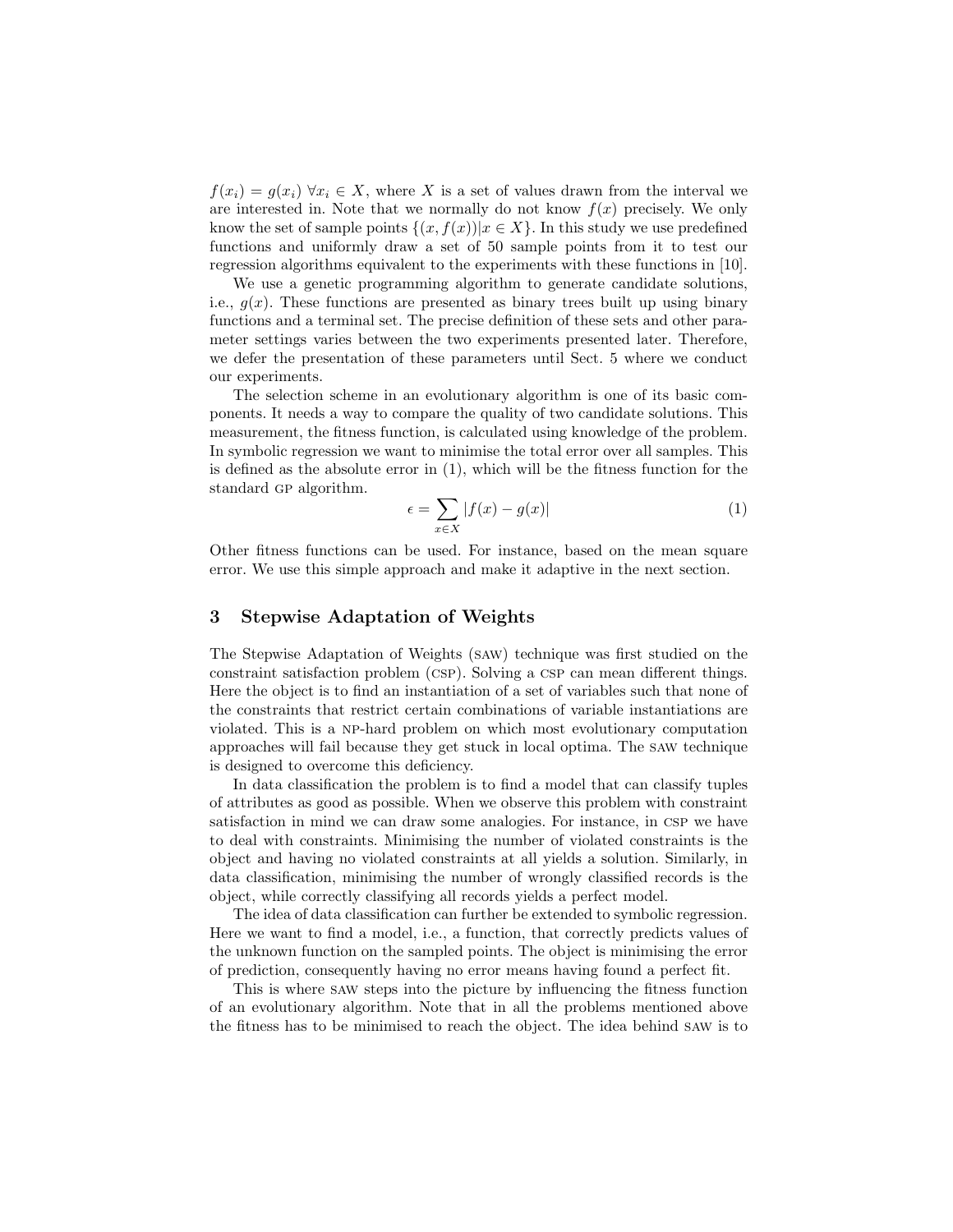adapt the fitness function in an evolutionary algorithm by using knowledge of the problem in the run so far.

Algorithm 1 Stepwise adaptation of weights (saw)

set initial weights (thus fitness function  $f$ ) set  $G=0$ while not termination do  $G = G + 1$ run one generation of  $GP$  with  $f$ if  $G \equiv 0 \pmod{\Delta T}$  then redefine  $f$  and recalculate fitness of individuals fi end while

The general mechanism for saw is presented in Figure 1. The knowledge of the problem is represented in the form of weights. We add a weight  $w_i$  to every sample point  $x_i \in X$ . These weights are initially set to one. During the run of the genetic programming algorithm we periodically stop the main evolutionary loop every  $\Delta T$  generations and adjust the weights by increasing them. Afterwards, we continue the evolutionary loop using the new weights incorporated into the fitness function as shown in (2).

$$
saw \ fitness(g, X) = \sum_{x_i \in X} w_i |f(x_i) - g(x_i)| \tag{2}
$$

The adaptation of weights process takes the best individual from the current population and determines the error it makes on each sample point. Each of the weights  $w_i$  corresponding to the error made on point  $x_i$  is updated using the error value  $|f(x_i) - g(x_i)|$ . We try two variants for altering weights.

- *Classic* SAW (CSAW) adds a constant value  $\Delta w_i = 1$  to each  $w_i$  if the error on sample point  $x_i$  is not zero. This is based on the approach of violated constraints [6].
- Precision saw (psaw) takes  $\Delta w_i = |f(x_i) g(x_i)|$  and adds  $\Delta w_i$  to the corresponding weight  $w_i$ .

## 4 Problem generator

Besides testing our two gp variants on two problems taken from literature we present here a method for generating symbolic regression problems. This enables us to study the performance of these techniques on a large set of polynomials of a higher degree. The regression of higher degree polynomials finds its use in different application areas such as computer vision and economics [2].

We generate the polynomials using a model of two integer parameters  $\langle a, b \rangle$ , where  $a$  stands for the highest possible degree and  $b$  determines the domain size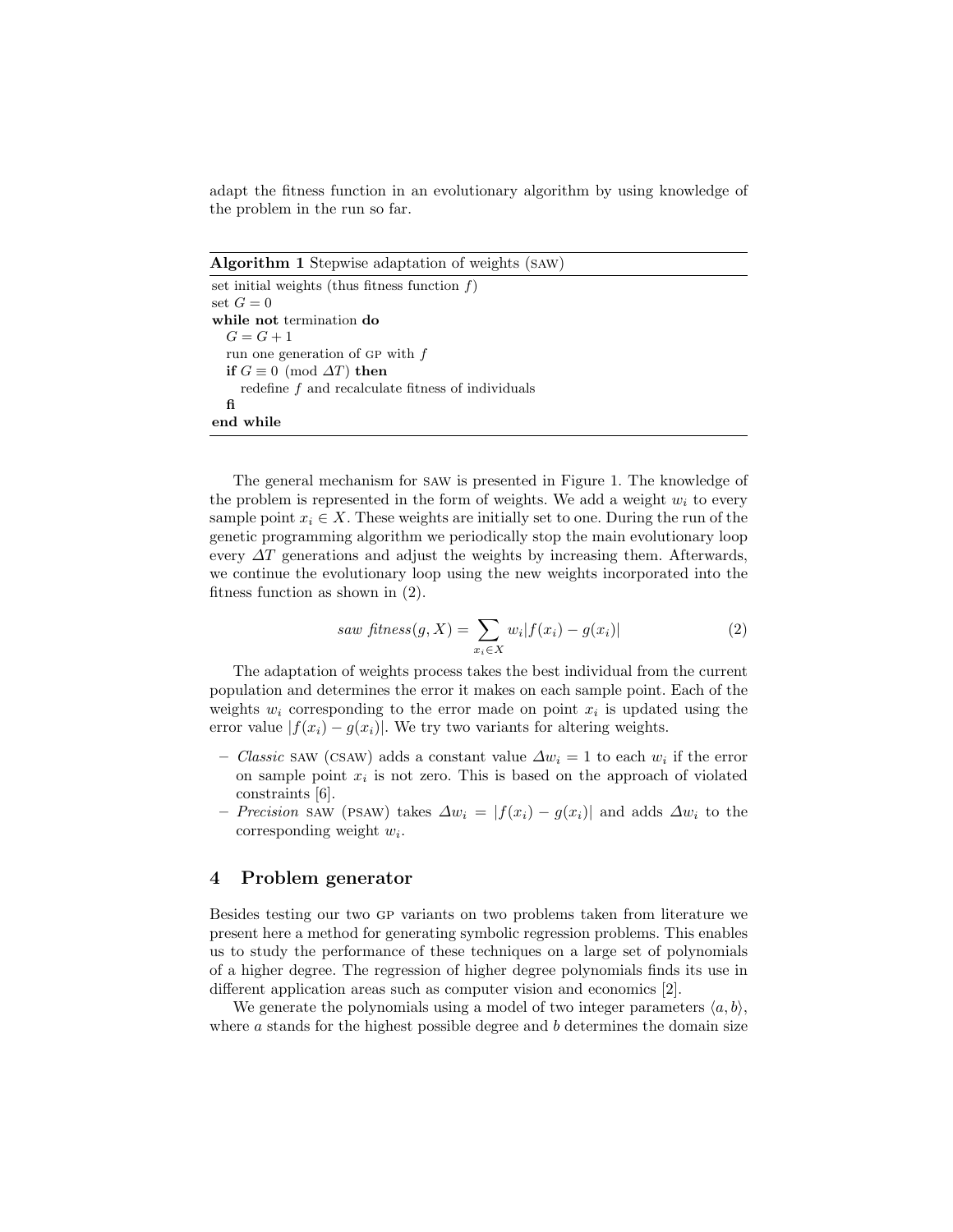from which every  $e_i$  is chosen. When we have set these parameters we are able to generate polynomials in the form as shown in (3). The values  $e_i$  are drawn uniform random from the integer domain bounded by  $-b$  and  $b$ .

$$
\sum_{i=0}^{a} (e_i x^i), \text{ where } e_i \in \{w | w \in \mathbb{Z} \land -b \le w \le b\}
$$
 (3)

The function  $f(x)$  is presented to the regression algorithms by generating 50 points  $(x, f(x))$  uniformly from the domain [−1, 1]. This method for generating  $X$  will also be used for the two Koza functions [10].

## 5 Experiments and Results

#### 5.1 Koza functions

To test the performance of the two variants of saw we do a number of experiments using three algorithms. First, the genetic programming algorithm without any additional aids (gp). Second, the variant where we add saw with a constant  $\Delta w$  (GP-CSAW). Last, the variant where we add SAW with  $\Delta w_i = |f(x_i) - g(x_i)|$ (gp-psaw).

We measure performance of the algorithms on two simple symbolic regression problems. Each algorithm is tested with two different population sizes as shown in Table 1. We use 99 independent runs for each setting in which we measure mean, median, standard deviation, minimum and maximum absolute error  $(\epsilon)$ . Furthermore we count the number of successful runs. Where we define a run successful if the algorithm finds a function that has an absolute error below 10<sup>−</sup><sup>6</sup> .

Besides comparing the three genetic programming variants we also provide results obtained by using splines on the same problems. This places our three algorithms in a larger perspective.

|   |     | experiment populations size number of generations |
|---|-----|---------------------------------------------------|
|   | 100 | 100                                               |
| 2 | 100 | <b>200</b>                                        |
| 3 | 100 | 500                                               |
|   | 100 | 1000                                              |
| 5 | 500 | 100                                               |
|   | 500 | 200                                               |

Table 1. Experiment parameters: six different experiments where each experiment consists of 99 independent runs

Here we present two experiments with functions taken from [10]. All genetic programming systems used the parameters shown in Table 2.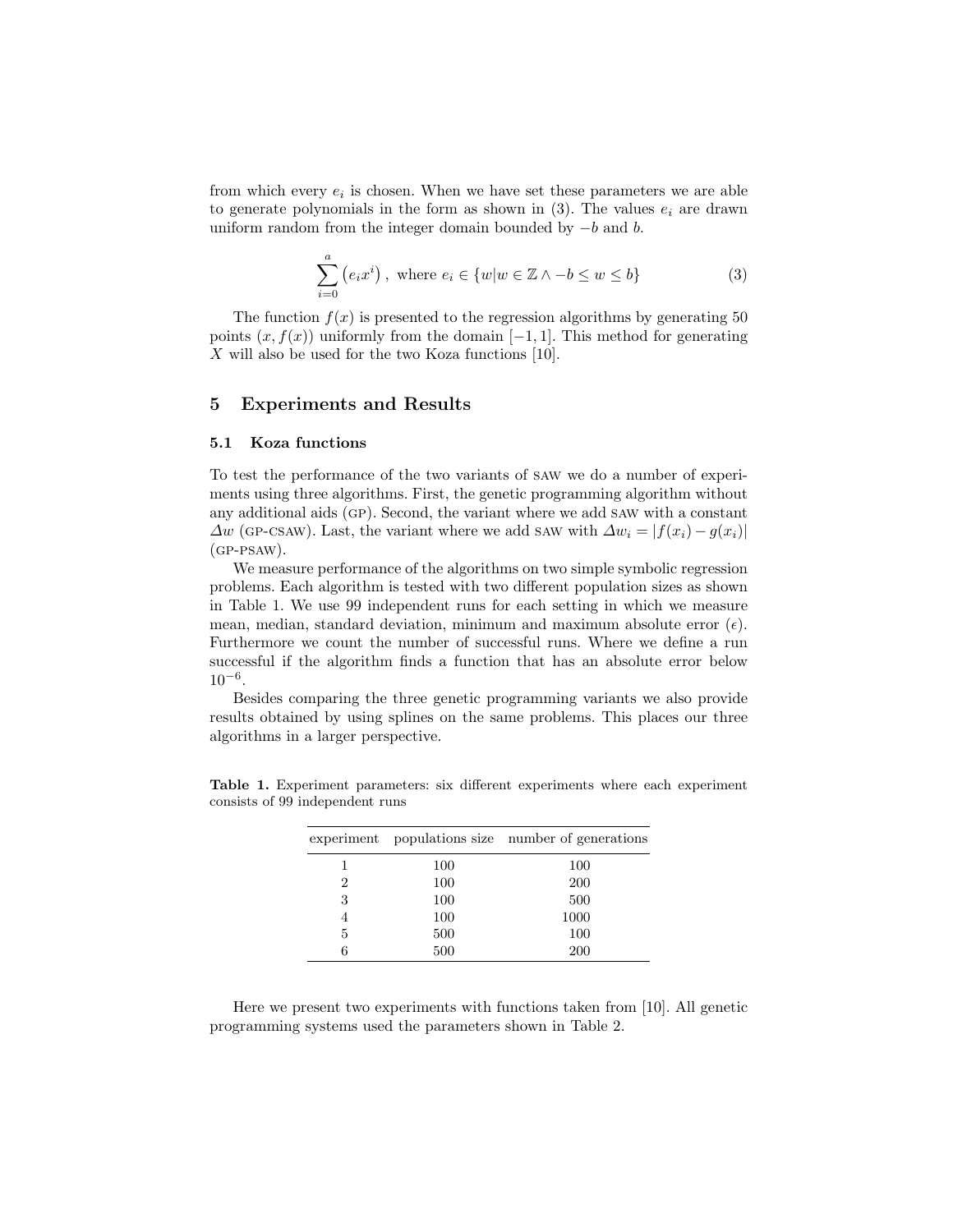Table 2. Parameters and characteristics of the genetic programming algorithms for experiments with the Koza functions

| parameter            | value                                |
|----------------------|--------------------------------------|
| evolutionary model   | $(\mu,7\mu)$                         |
| fitness standard GP  | see $(1)$                            |
| fitness SAW variants | see $(2)$                            |
| stop criterion       | maximum generations or perfect fit   |
| functions set        | $\{*, \text{pdiv}, -, +\}$           |
| terminal set         | $\{x\}$                              |
| populations size     | see Table 1                          |
| initial depth        | 3                                    |
| maximum depth        | 5                                    |
| maximum generations  | see Table 1                          |
| survivors selection  | keep best populations size offspring |
| parent selection     | random                               |
| $\Delta T$ (for SAW) | 5                                    |

Quintic polynomial This quintic polynomial is taken from [10] and is defined by (4). The function is shown in Fig. 1. When we try to regress this function using standard cubic regression we get a total error (as measured with  $\epsilon$ ) of 1.8345.

$$
f(x) = x^5 - 2x^3 + x, \ x \in [-1, 1]
$$
 (4)



Fig. 1. The quintic polynomial on the interval  $[-1, 1]$  (left)

Table 3 shows the results of the experiments on the quintic polynomial. Looking at the mean and the median for all experiments we conjecture that gp-psaw produces the best solutions. gp-csaw is not always better than gp, but it has the best results when we observe the maximum error, i.e., the worst result found. The best solution  $(1.704 \times 10^{-7})$  is found twice by GP-CSAW.

We look at the individual runs of experiment 4 (population size of 100 and 1000 generations) and determine all the successful runs and see that gp has 76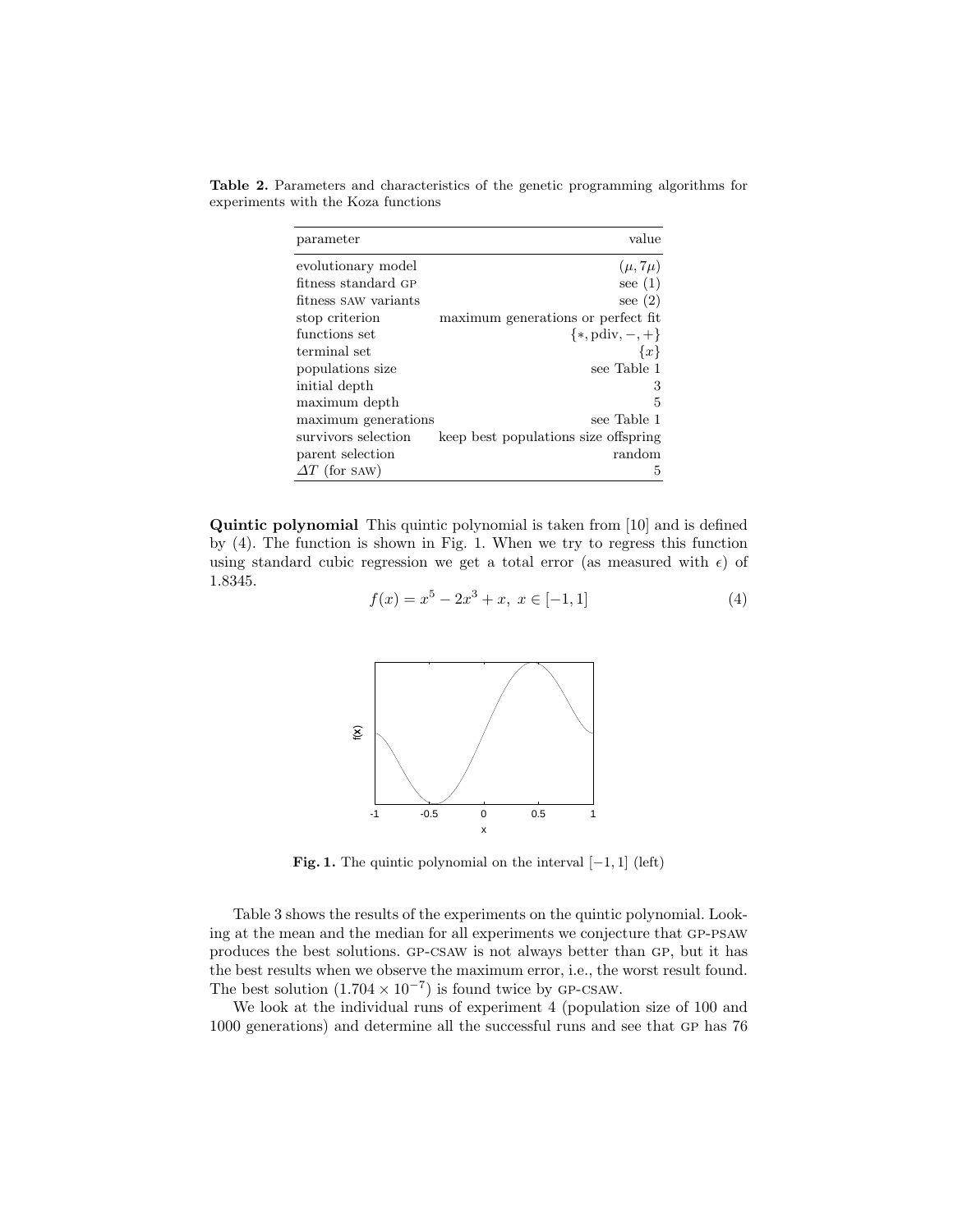

Fig. 2. Absolute error ( $\epsilon$ ) over evaluations for one run of the three algorithms for the quintic polynomial (right)

successful runs out of 99, gp-csaw has 78 successful runs out of 99 and gp-psaw has 85 successful runs of 99. These result are set out in Fig. 3 together with their uncertainty interval [13]. We use the usual rule of thumb where we need at least a difference two and a half times the overlap of the uncertainty interval before we can claim a significant difference. This is clearly not the case here. In experiment 6 (population size 500 and 200 generations) gp fails 2 times out of 99. The other two algorithms never fail. This is a significant difference, albeit a small one as the uncertainty intervals still overlap.

Sextic polynomial This sextic polynomial is taken from [10] and is defined in (5). Figure 4 shows this function on the interval  $[-1, 1]$ . When we do a cubic regression on the function we get a total error (measured with  $\epsilon$ ) of 2.4210.

$$
f(x) = x^6 - 2x^4 + x^2, \ x \in [-1, 1] \tag{5}
$$

Table 4 shows the results of the experiments on the sextic polynomial. gppsaw has the best median in one experiment and best mean in three experiments. gp-csaw never has the best mean but has the best median three times. If we are only interested in the best solution over all runs we have an easier job comparing. The best solution  $(1.013 \times 10^{-7})$  is found in experiment 2 by GP-PSAW in just 200 generations and by gp-csaw in experiment 5 within 100 generations.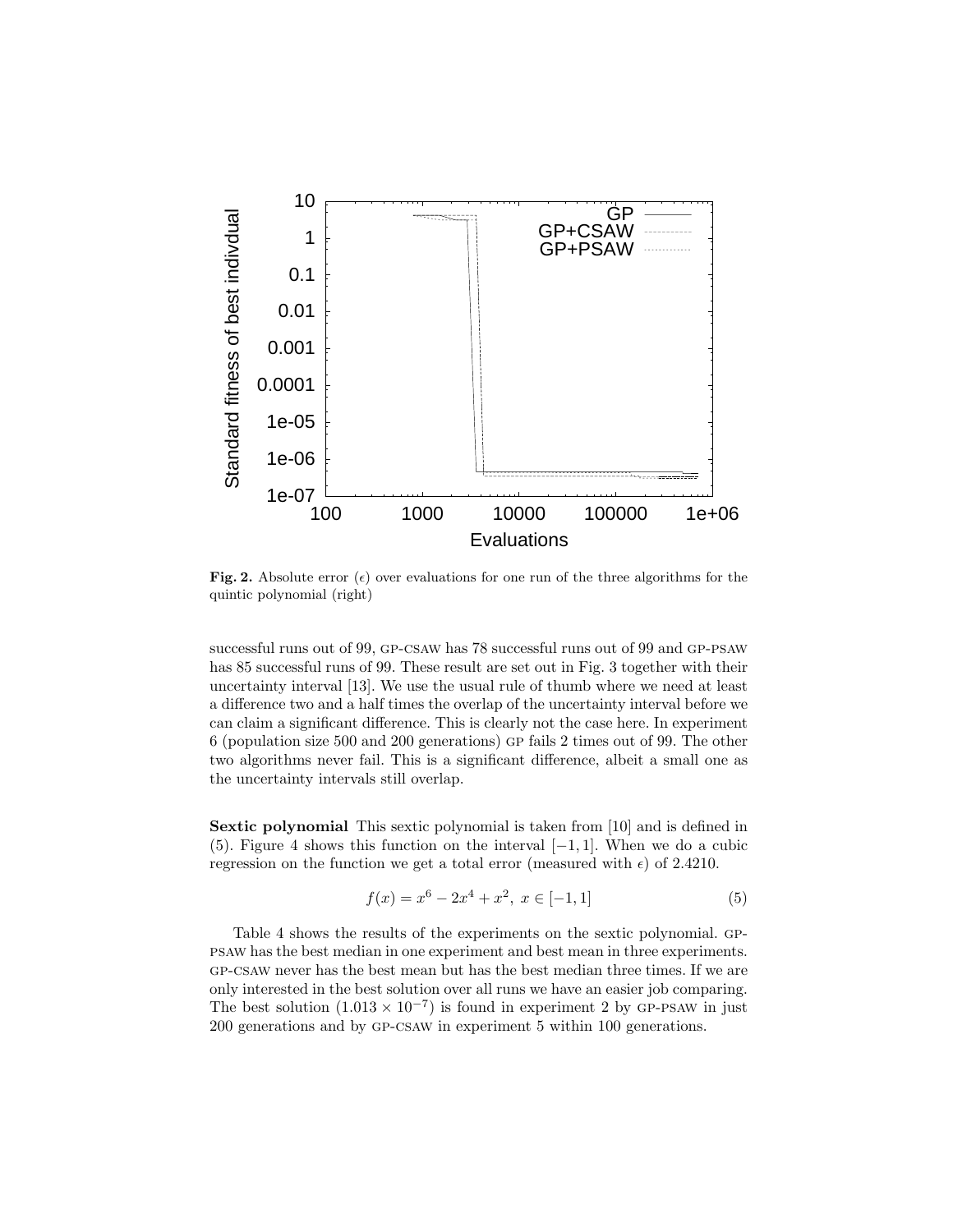| experiment median |                    | mean                   | stddev                 | minimum                               | maximum                |
|-------------------|--------------------|------------------------|------------------------|---------------------------------------|------------------------|
|                   | $(\times 10^{-7})$ | $(\times 10^{-1})$     |                        | $(\times 10^{-1})$ $(\times 10^{-7})$ |                        |
| 1. GP             | 4.610              | 1.351                  | 2.679                  | 2.640                                 | 1.050                  |
| GP-CSAW           | 4.605              | 1.339                  | 2.599                  | 2.445                                 | 1.102                  |
| GP-PSAW           | 4.391              | 1.286                  | 2.972                  | 2.598                                 | 1.559                  |
| 2. GP             | 4.354              | 1.274                  | 2.610                  | 2.640                                 | 1.034                  |
| GP-CSAW           | 4.303              | 1.226                  | 2.376                  | 2.445                                 | 0.8525                 |
| GP-PSAW           | 4.200              | 1.049                  | 2.254                  | 2.543                                 | 1.317                  |
| 3. GP             | 3.972              | 1.120                  | 2.571                  | 2.640                                 | 1.034                  |
| GP-CSAW           | 4.019              | 1.107                  | 2.204                  | 1.704                                 | 0.8525                 |
| GP-PSAW           | 3.855              | 0.7785                 | 2.049                  | 2.449                                 | 1.111                  |
| 4.GP              | 3.763              | 1.161                  | 2.547                  | 2.324                                 | 1.034                  |
| GP-CSAW           | 3.693              | 0.8323                 | 1.803                  | 1.704                                 | 0.6969                 |
| GP-PSAW           | 3.669              | 0.6513                 | 1.856                  | 2.114                                 | 1.111                  |
| 5.GP              | 3.465              | $2.045 \times 10^{-1}$ | $1.544\times10^{-2}$   | 1.965                                 | $1.433\times10^{-1}$   |
| GP-CSAW           | 3.465              | $3.570\times10^{-5}$   | $8.463\times10^{-8}$   | 2.412                                 | $9.965\times10^{-7}$   |
| GP-PSAW           | 3.395              | $3.382\times10^{-5}$   | $4.384\times10^{-8}$   | 1.974                                 | $5.071\times10^{-7}$   |
| 6.GP              | 3.343              | $2.045 \times 10^{-1}$ | $1.544\times10^{-2}$   | 1.965                                 | $1.433\times10^{-1}$   |
| GP-CSAW           | $3.446\,$          | $3.512{\times}10^{-5}$ | $8.337{\times}10^{-8}$ | 2.412                                 | $9.965 \times 10^{-7}$ |
| GP-PSAW           | 3.325              | $3.331\times10^{-5}$   | $4.533\times10^{-8}$   | 1.937                                 | $5.071\times10^{-7}$   |

Table 3. Experiment results for the quintic polynomial, all measurements taken with absolute error  $(\epsilon)$ 

Table 4. Experiment results for the sextic polynomial, all measurements taken with absolute error  $(\epsilon)$ 

| experiment median | $(\times 10^{-7})$ | mean<br>$(\times 10^{-1})$ | stddev               | minimum<br>$(\times 10^{-1})$ $(\times 10^{-7})$ | maximum                |
|-------------------|--------------------|----------------------------|----------------------|--------------------------------------------------|------------------------|
| 1. GP             | 2.182              | 1.490                      | 3.987                | 1.723                                            | 2.844                  |
| GP-CSAW           | 2.182              | 1.525                      | 4.036                | 1.353                                            | 2.844                  |
| GP-PSAW           | 2.182              | 1.212                      | 2.569                | 1.213                                            | 1.720                  |
| 2. GP             | 2.182              | 1.179                      | 2.882                | 1.172                                            | 1.730                  |
| GP-CSAW           | 2.098              | 1.244                      | 3.626                | 1.244                                            | 2.491                  |
| GP-PSAW           | 2.115              | 1.135                      | 2.495                | 1.013                                            | 1.720                  |
| 3.GP              | 1.953              | 0.8001                     | 2.318                | 1.171                                            | 1.730                  |
| GP-CSAW           | 1.916              | 0.8366                     | 2.328                | 1.172                                            | 1.222                  |
| GP-PSAW           | 1.984              | 0.8403                     | 2.226                | 1.013                                            | 1.720                  |
| 4.GP              | 1.888              | 0.6963                     | 2.258                | 1.135                                            | 1.730                  |
| GP-CSAW           | 1.824              | 0.6100                     | 1.741                | 1.048                                            | 1.161                  |
| GP-PSAW           | 1.899              | 0.5084                     | 1.418                | 1.013                                            | $5.467\times10^{-1}$   |
| 5.GP              | 1.385              | $1.507\times10^{-6}$       | $3.280\times10^{-7}$ | 1.087                                            | $2.912\times10^{-7}$   |
| GP-CSAW           | 1.385              | $3.390\times10^{-2}$       | $2.500\times10^{-1}$ | 1.013                                            | $2.255\times10^{-1}$   |
| GP-PSAW           | 1.385              | $2.485 \times 10^{-2}$     | $2.460\times10^{-1}$ | 1.125                                            | $2.460\times10^{-1}$   |
| 6.GP              | 1.260              | $1.417\times10^{-6}$       | $3.029\times10^{-7}$ | 1.087                                            | $2.912\times10^{-7}$   |
| GP-CSAW           | 1.363              | $3.390\times10^{-2}$       | $2.500\times10^{-1}$ | 1.013                                            | $2.255 \times 10^{-1}$ |
| GP-PSAW           | 1.260              | $2.485\times10^{-2}$       | $2.460\times10^{-1}$ | 1.115                                            | $2.4560\times10^{-1}$  |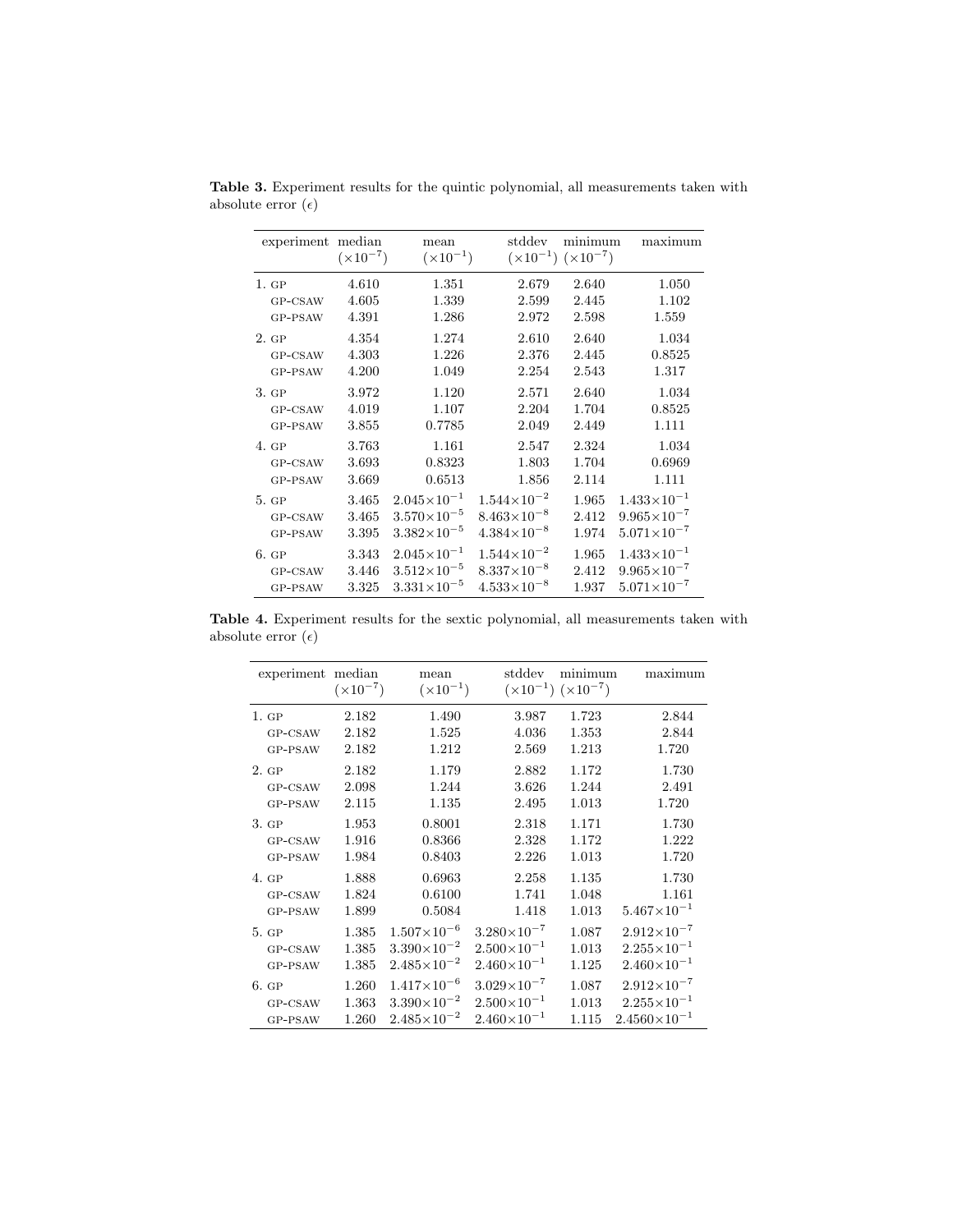

Fig. 3. Number of successful runs with uncertainty intervals for the quintic polynomial in experiment 4 (left) and experiment 6 (right)



Fig. 4. The sextic polynomial on the interval  $[-1, 1]$ 

Similar to the quintic polynomial we examine the individual runs of experiment 4 (population size of 100 and 1000 generations) and determine all the successful runs. Here gp has 84 successful runs out of 99. gp-csaw has 81 successful runs and gp-psaw has 87 successful runs. These result are set out in Fig. 6 together with the uncertainty interval [13]. Although differences seem larger than with the quintic polynomial we still cannot claim a significant improvement. Tides turn compared to the quintic polynomial as here gp-csaw fails twice, GP-PSAW fails once and GP always succeeds. This leads to a significant difference with overlapping uncertainty intervals between gp and gp-csaw.

### 5.2 Randomly generated polynomials

Here we test our three gp variants on a suite of randomly generated polynomials. These polynomials can have at most a degree of twelve. The parameters of the underlying gp system are noted in Table 5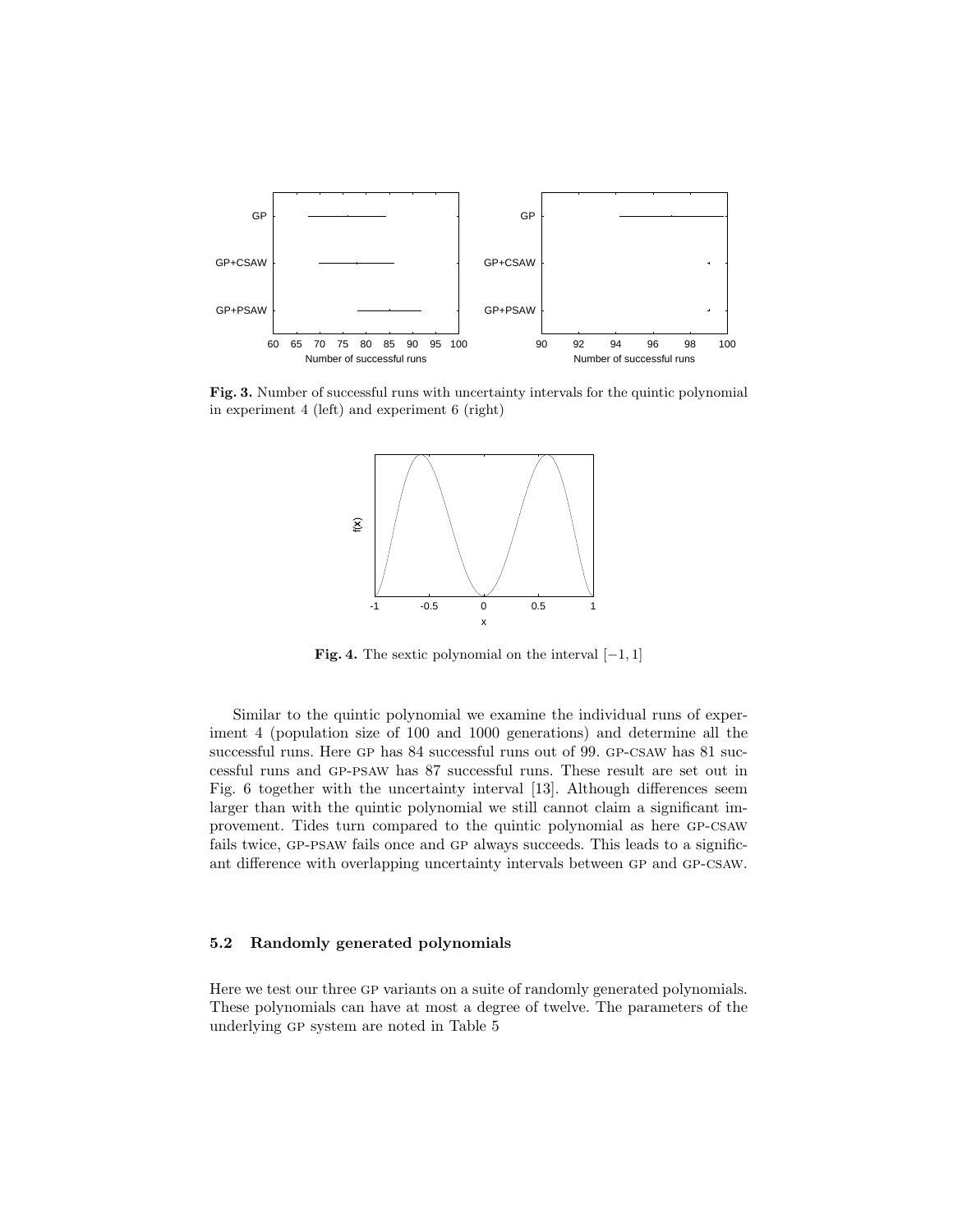

Fig. 5. Absolute error ( $\epsilon$ ) over evaluations for one run of the three algorithms for the sextic polynomial (right)

We generate polynomials randomly with the model from Sect. 4 with parameters  $\langle 12, 5 \rangle$ . We generate 100 polynomials and do 85 independent runs of each algorithm where each run is started with a unique random seed.

The previous simple functions had a smaller maximum degree and could therefore be efficiently solved with cubic splines. Here we need a technique that can handle a higher degree of polynomials. Hence, we try a curve fitting algorithm that uses splines under tension [3] on every generated polynomial. The results are very good as the average total error over the whole set of polynomials measured as the absolute error ( $\epsilon$ ) is 1.3498346 × 10<sup>-4</sup>.

We present the results for the set of randomly generated polynomials in Table 6. Clearly, the new variant gp-psaw is better than any of the others as long as we do not update the saw weights too many times. This seems like a contradiction as we would expect the saw mechanism to boost improvement, but we should not forget that after updating the weights the fitness function has changed so we need to re-calculate the fitness for the whole population. This re-calculateion can be performed by either re-evaluating all individuals or by using a cache-memory which contains the predicted value for each point and individual. Because we have used a general library we opted for the re-evaluation. Also, when we would extend the system in such a way that the data points would change during the run this would render the cache useless. But, in a GP system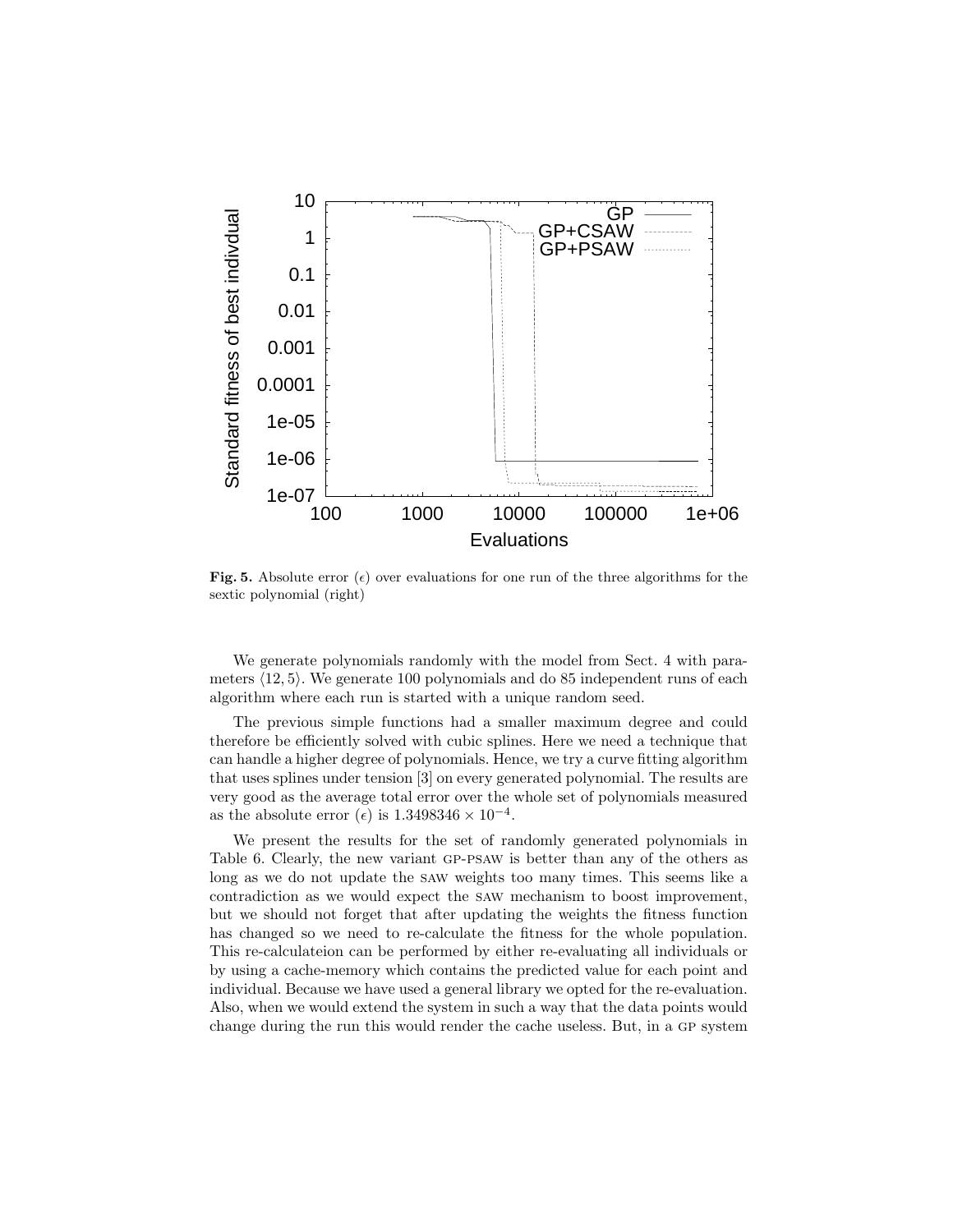

Fig. 6. Number of successful runs with uncertainty intervals for the sextic polynomial in experiment 4 (left) and experiment 6 (right)

Table 5. Parameters and characteristics of the genetic programming algorithms for experiments with the random polynomials

| parameter             | value                                                     |
|-----------------------|-----------------------------------------------------------|
| evolutionary model    | steady state $(\mu + 1)$                                  |
| fitness standard GP   | see $(1)$                                                 |
| fitness SAW variants  | see $(2)$                                                 |
| stop criterion        | maximum evaluations or perfect fit.                       |
| functions set         | $\{*, \text{pdiv}, -, +, \neg, y^3\}$                     |
| terminal set          | ${x} \cup \{w w \in \mathbb{Z} \wedge -b \leq w \leq b\}$ |
| populations size      | 100                                                       |
| initial maximum depth | 10                                                        |
| maximum size          | $100$ nodes                                               |
| maximum evaluations   | 20,000                                                    |
| survivors selection   | reverse 5-tournament                                      |
| parent selection      | 5-tournament                                              |
| $\Delta T$ (for SAW)  | $1000, 2000$ and $5000$ generations                       |

this will cost us fitness evaluations, leaving less fitness evaluations for the gp. Thus less points of the problem space are visited.

The comparison with the splines on tension only remains. The error of the splines on tension is incredibly low. As such our results are significantly worse. One reason could be the number of evaluations that are performed at maximum. Here we have set this at 20,000. If we look at the right hand of Figure 4 we notice that the absolute error suddenly drops after 10,000 evaluations. If we take into account that our current polynomials have a degree that is up to twice that of the sextic polynomial we can expect that a better solution will not be found before this 20,000 mark.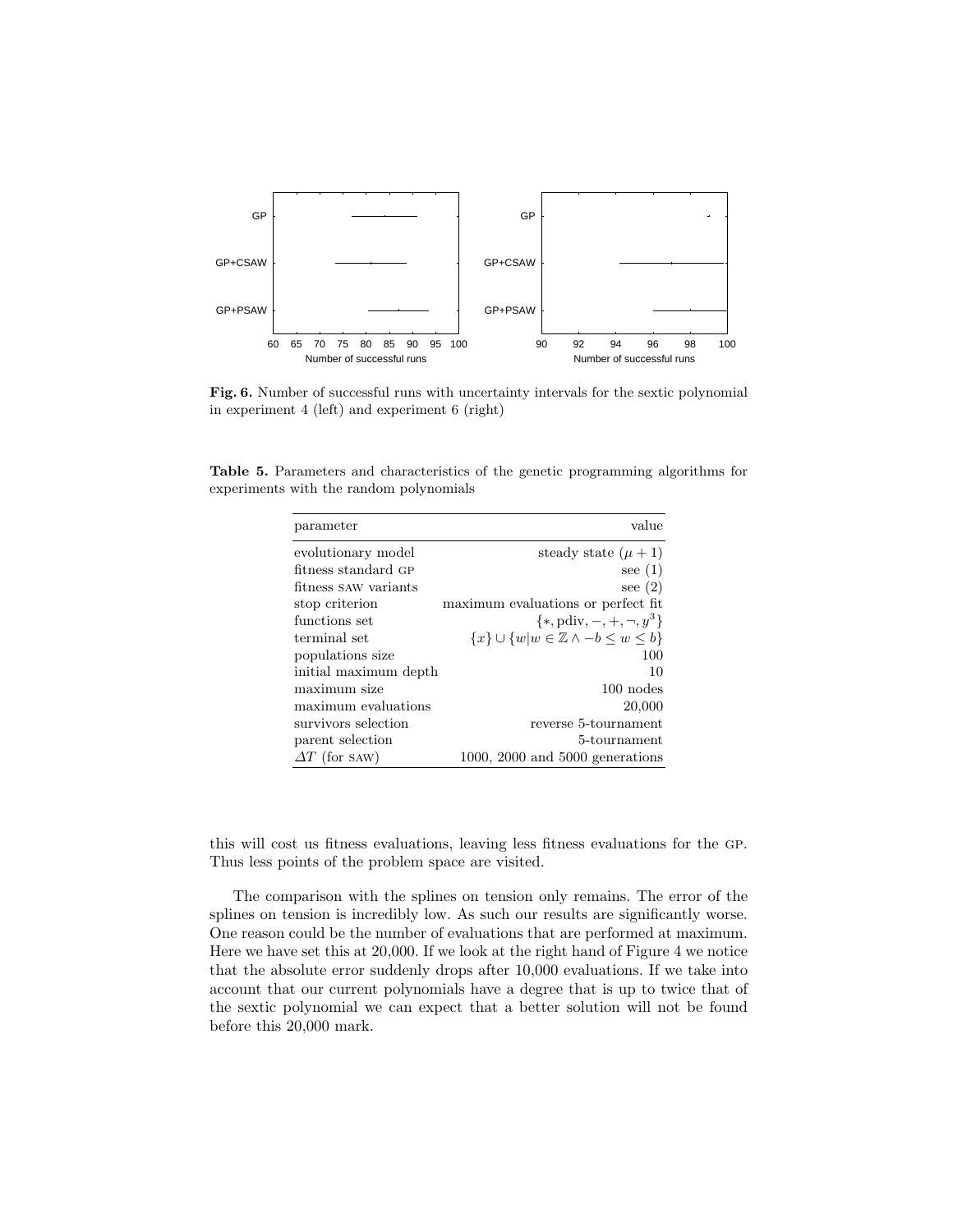| algorithm | $\varDelta T$ | mean  | stddev | minimum | maximum |
|-----------|---------------|-------|--------|---------|---------|
| <b>GP</b> |               | 21.20 | 10.30  | 5.82    | 48.60   |
| GP-CSAW   | 1000          | 21.55 | 10.33  | 5.79    | 48.05   |
| GP-CSAW   | 2000          | 21.21 | 10.24  | 5.83    | 48.74   |
| GP-CSAW   | 5000          | 21.25 | 10.47  | 5.75    | 49.31   |
| GP-PSAW   | 1000          | 21.46 | 10.52  | 6.41    | 50.80   |
| GP-PSAW   | 2000          | 20.45 | 10.05  | 5.90    | 48.06   |
| GP-PSAW   | 5000          | 20.28 | 9.87   | 5.96    | 48.18   |

Table 6. Experiment results for 100 randomly generated polynomials, results are averaged over the 85 independent runs. The error is measured as absolute error (1)

## 6 Conclusions

We have shown how the saw technique can be used to extend genetic programming to boost performance in symbolic regression. We like to point out that the simple concept behind saw makes it very easy to implement the technique in existing algorithms. Thereby, making it suitable for doing quick try outs to boost an evolutionary algorithms performance. As saw solely focuses on the fitness function it can be used in virtually any evolutionary algorithm. However, it is up to the user to find a good way of updating the weights mechanism depending on the problem at hand. This paper shows two ways in which to add saw to a genetic programming algorithm that solves symbolic regression problems. By doing this, we add another problem area to a list of problems that already contains various constraint satisfaction problems and data classification problems.

When we focus on a comparison of mean, median and minimum fitness it appears that our new variant of the saw technique (Precision saw) has the upper hand. In most cases it finds a better or comparable result than our standard GP, also beating the Classic saw variant. Moreover, it seems that the saw technique works better using smaller populations. Something that is already concluded by Eiben et al. [5].

When we restrict our comparison to the number of successes and fails we find that there is only a small significant difference when we run the algorithms with a populations size of 500. Then GP+PSAW is the winner for the quintic polynomial and gp for the sextic polynomial.

Our gp algorithms perform poorly on the suit of randomly generated polynomials compared to splines on tension. We suspect the cause to lie in the maximum number of evaluations. The Koza functions have showed us that the drop in absolute error can happen suddenly. We conjecture that our gp systems need more time on the higher degree polynomials before this drop occurs.

# 7 Future Research

We need to enhance our polynomial generator as we still have unanswered questions about which polynomials are easy to regress and which are not. Maybe we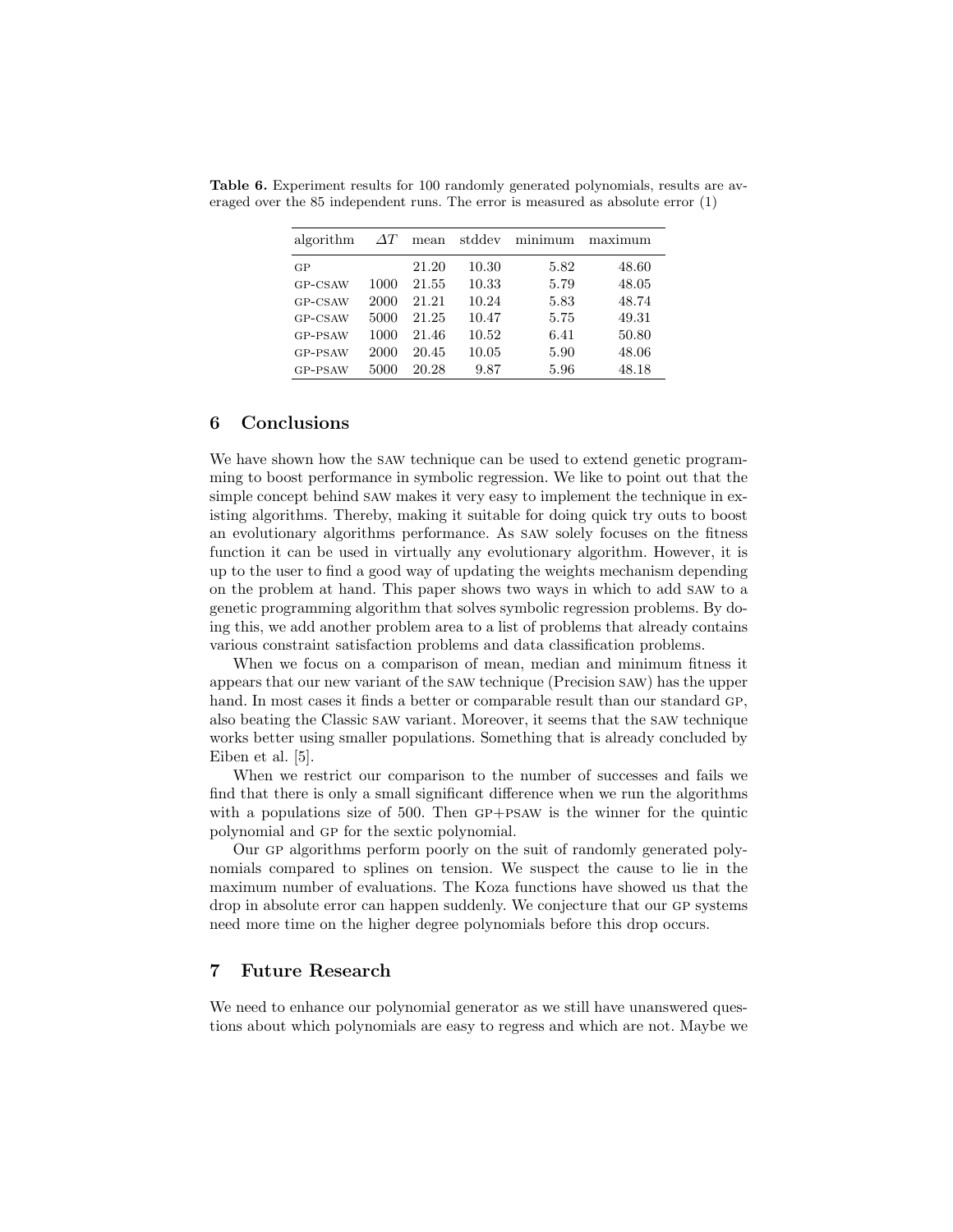can alter or bias the generators parameters such that we can model polynomials of which we have prior knowledge. A technique that is used in fields such as constrained optimisation [12] and constraint satisfaction [1].

The performance of genetic programming is seen as an interesting problem to overcome as many other techniques exist to boost performance of genetic programming [7, 15, 8]. These technique often are bias towards handling large data sets which is not the case for the problems we have described.

Looking at symbolic regression as used in this paper presents a problem that is viewed as a static set of sample points. That is, the set of sample points is drawn uniformly out of the interval of the unknown function and stays the same during the run. Therefore, the problem is not finding an unknown function, but just a function that matches the initial sample points. To circumvent this we could use a co-evolutionary approach [14] that adapts the set of points we need to fit, thereby creating an arms-race between a population of solutions and a population of sets of sample points.

## Acknowledgements

The program for the the Koza functions was created with the gp kernel from the Data to Knowledge research project of the Danish Hydraulic Institute (http:  $//www.d2k.dk).$ 

The program for the randomly generated functions was created with the Evolvable Objects library [11] which can be downloaded from http://sourceforge. net/projects/eodev.

## References

- [1] Dimitris Achlioptas, Lefteris M. Kirousis, Evangelos Kranakis, Danny Krizanc, Michael S.O. Molloy, and Yannis C. Stamatiou. Random constraint satisfaction a more accurate picture. In Gert Smolka, editor, Principles and Practice of Constraint Programming — CP97, pages 107–120. Springer-Verlag, 1997.
- [2] With S. Ar, R. Lipton, and R. Rubinfeld. Reconstructing algebraic functions from erroneous data. SIAM Journal on Computing, 28(2):487–510, 1999.
- [3] A. K. Cline. Six subprograms for curve fitting using splines under tension. Commun. ACM, 17(4):220–223, April 1974.
- [4] J. Eggermont, A.E. Eiben, and J.I. van Hemert. Adapting the fitness function in GP for data mining. In R. Poli, P. Nordin, W.B. Langdon, and T.C. Fogarty, editors, Genetic Programming, Proceedings of EuroGP'99, volume 1598 of LNCS, pages 195–204, Goteborg, Sweden, 26–27 May 1999. Springer-Verlag.
- [5] A.E. Eiben, J.K. van der Hauw, and J.I. van Hemert. Graph coloring with adaptive evolutionary algorithms. Journal of Heuristics, 4(1):25–46, 1998.
- [6] A.E. Eiben and J.I. van Hemert. SAW-ing EAs: adapting the fitness function for solving constrained problems, chapter 26, pages 389–402. McGraw-Hill, London, 1999.
- [7] C. Gathercole and P. Ross. Dynamic training subset selection for supervised learning in genetic programming. In Proceedings of the Parallel Problem Solving from Nature III Conference, pages 312–321, 1994.